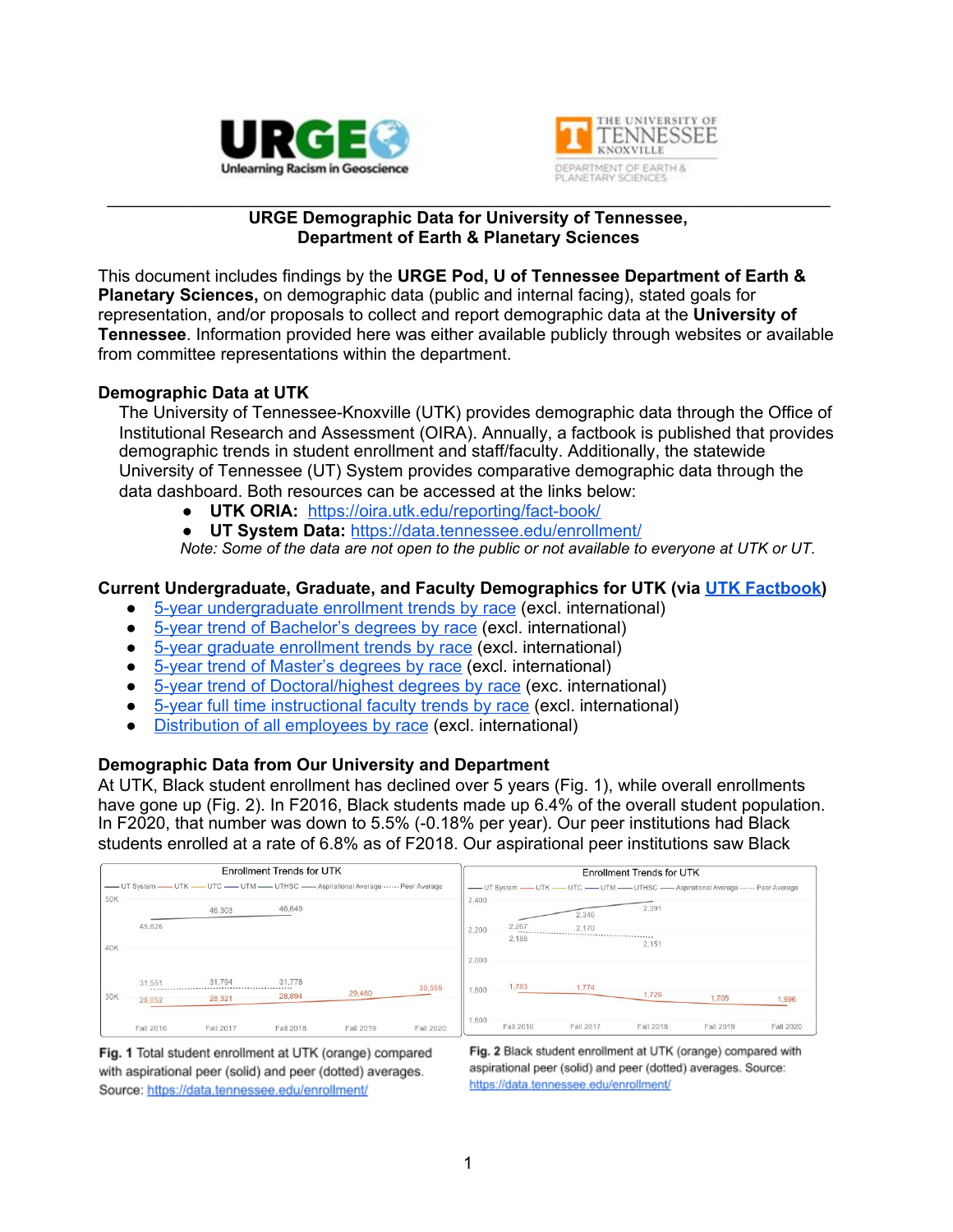student enrollments grow 2.6% per year from 2016 to 2018, as UTK's overall Black enrollment declined.

These university demographic data can be compared with the population of residents of the State of Tennessee. UTK derives 78% of its undergraduate population from Tennessee. Although the rate of Hispanic or Latino students at UTK closely matches the percent represented in the general TN population (Fig. 3), and national percentages (Fig. 4), Black enrollment is underrepresented by over 10%, despite the State having more Black/African American people than the national average.

| <b>Race and Hispanic Origin</b>                               |                  | <b>Fig. 3 Percent of Tennessee</b>                               |  |  |
|---------------------------------------------------------------|------------------|------------------------------------------------------------------|--|--|
| White alone, percent                                          | △ 78.4%          | population (estimated) by race<br>and Hispanic origin, 2019.     |  |  |
| Black or African American alone, percent (a)                  | △ 17.1%          | Source:<br>https://www.census.gov/<br>quickfactsfactdashboardTN/ |  |  |
| American Indian and Alaska Native alone, percent (a)          | $\triangle$ 0.5% |                                                                  |  |  |
| Asian alone, percent (a)                                      | $\Delta 2.0\%$   | PST045219                                                        |  |  |
| Native Hawaiian and Other Pacific Islander alone, percent (a) | $\triangle$ 0.1% |                                                                  |  |  |
| Two or More Races, percent                                    | $\triangle$ 2.0% |                                                                  |  |  |
| Hispanic or Latino, percent (b)                               | $\triangle$ 5.7% |                                                                  |  |  |
| White alone, not Hispanic or Latino, percent                  | △ 73.5%          |                                                                  |  |  |



**Fig. 4** Percent of US total population by race and Hispanic origin, 2010-2019. Source: [https://www.americangeosciences.org/](https://www.americangeosciences.org/sites/default/files/DB_2020-023-DiversityInTheGeosciences.pdf)

[sites/default/files/DB\\_2020-023-Diversity](https://www.americangeosciences.org/sites/default/files/DB_2020-023-DiversityInTheGeosciences.pdf) [InTheGeosciences.pdf](https://www.americangeosciences.org/sites/default/files/DB_2020-023-DiversityInTheGeosciences.pdf)

Our Department is committed to diversity and inclusion (see, for reference, current analyses and statements in the Strategic Plan, discussed below, <https://eps.utk.edu/docs/Strategic%20Plan.pdf> and <https://eps.utk.edu/docs/EPSDiversityStatement.pdf>). However, until relatively recently, the Earth and Planetary Sciences community at UTK had not fully embraced or implemented official policies to evaluate, address and consciously change our culture toward a more just, diverse, and inclusive community. In the EPS Department's 2012 Strategic Plan, the only mention of diversity was in the following statement regarding the Department's guiding values, i.e., "Professionalism, cooperation, and respect for individuals and for gender/racial/ethnic diversity." There was no specific mention of diversity or inclusion in the EPS mid-cycle self-study document, dated September 2016. Since the 2016 mid-cycle review process, the Department has been working very hard to increase transparency, communicate and create a culture where everyone is treated equally and respectively, regardless of gender or race or any other distinctions. Strides have been made regarding gender representation, and we have made inroads. However, these efforts are merely the beginning. Regarding racial representation, our department is lagging behind peer, aspirational, and national peers, despite our best intentions (described below).

In terms of race, 77% of our undergraduate student population with declared geology majors are white (non-Hispanic). As of Fall 2018, African American, Hispanic, and international students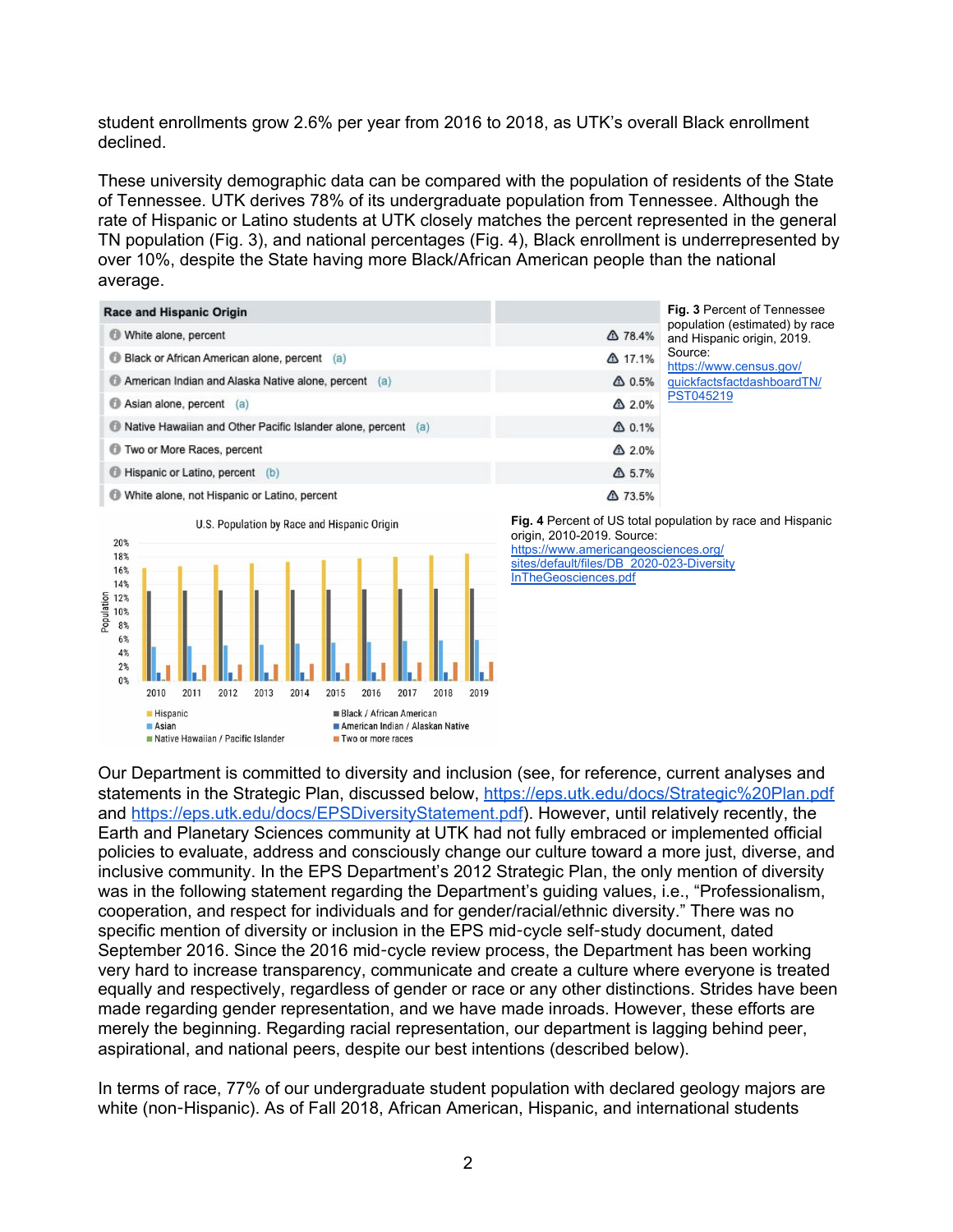made up 5%, 4%, and 4%, respectively, of our undergraduate student geology majors . The fraction of self-identified white students in our undergraduate program has decreased slightly from 87% in 2013. The graduate student population is dominated by white (non-Hispanics). In Fall 2018 only, 4% of graduate students were international, and only 1% identified as either African American or Asian (Fig. 5). A total of 77% of all graduate applications to the Department over the same period were predominately from white students, with less than 10% coming from BIPOC students (Fig. 5). Within the graduate program from 2014-2019, there have been more women BIPOC students enrolled in our Masters program (Fig. 6). In the past decade, only one in 65 Ph.D. EPS students who completed their degrees belong to an underrepresented minority group.



**Fig. 5** EPS application and enrollment data (2011 - 2019): (Left) All applications received to the graduate program. (Right) All enrolled students who reported race. Blue = all underrepresented minority students.



**Fig. 6** Minority representation within EPS graduate programs from 2014 - 2019 based on gender. Overall, during this period, more female minority students have been in the program than male minority students.

## **Comparison of EPS to the US Geosciences as a Whole**

Data were collected from the American Geosciences Institute (AGI) for the number of degrees awarded to underrepresented minority students compared to white students from 2010 - 2019 (which overlapped with our departmental data) (Fig. 7). The proportion of BS geoscience degrees awarded to BIPOC students nationally is higher than within our department, as are the number of graduate degrees to BIPOC graduate students compared to what is awarded in our department (Fig. 7). Employment in the geosciences lags behind other occupations, but there have been gains recently (2019, Fig. 8), which is hopeful and may stimulate recruitment of students from underrepresented minority groups into the discipline.

#### **Public (i.e, easily found online) Goals on Demographics & Increasing Representation** *General Goals in EPS [Strategic](https://eps.utk.edu/docs/Strategic%20Plan.pdf) Plan*

As commitment to diversity is listed in the EPS strategic plan (adopted 11/2019) as a Value of the Department (page 2). Although diversity or representation was not mentioned in the general goals of the Undergraduate or Graduate programs, a separate section on Diversity and Inclusion exists (page 22). However, general (i.e., not directly measurable) goals in the plan included:

• Continue efforts to eradicate concerns regarding gender-based bias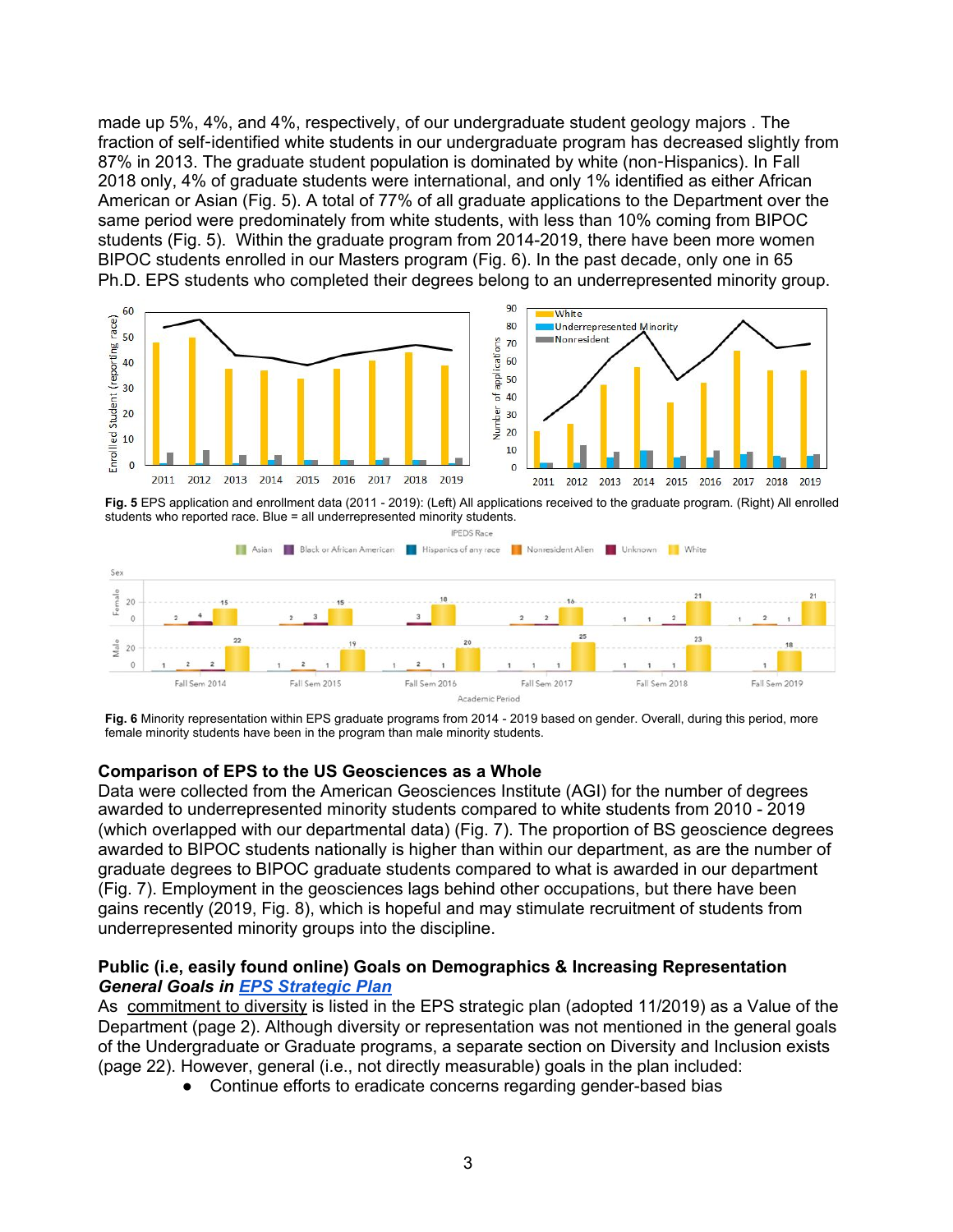

Credit: AGI, data derived from IPED



Fig. 7 Data for all geoscience degrees awarded to underrepresented minorities (top, Bachelor; bottom, PhD). Source: https://www.americangeosciences.org/geoscience -currents/diversity-geosciences



**Fig. 8** Percent of underrepresented minorities in science & engineering, including Environmental & Geosciences occupations, 2007-2019. Source: [https://www.americangeosciences.org/](https://www.americangeosciences.org/sites/default/files/DB_2020-023-DiversityInTheGeosciences.pdf) [sites/default/files/DB\\_2020-023-DiversityInTheGeosciences.pdf](https://www.americangeosciences.org/sites/default/files/DB_2020-023-DiversityInTheGeosciences.pdf)

#### *General Goals in EPS [Diversity](https://liveutk.sharepoint.com/:b:/r/sites/URGE-UofTennesseeEarthandPlanetarySciencesPod/Shared%20Documents/Session%203%20Demographic%20Data%20Deliverable/CAS%20Department%20Diversity%20Action%20Plan%20EPS%202020.pdf?csf=1&web=1&e=Tek2Ca) Action Plan*

In September 2020, EPS developed a **Diversity Action Plan** as part of the overall College of Arts and Sciences (CAS) effort to focus on increasing representation within departments of the College. The plans needed to include measurable goals and specific strategies for achieving those goals. The EPS general commitment to diversity and inclusion was stated as follows:

"The Department of Earth and Planetary Sciences (EPS) affirms its belief in and commitment to diversity and will continue to develop and promote a diverse community. EPS is dedicated to maintaining an inclusive working environment where differing ideas, abilities, backgrounds, and needs are fostered with opportunities for students, faculty, staff, and visitors from divergent experiences to participate in and contribute to the Department. EPS recognizes that diverse perspectives are important and necessary in teaching, research, and service. Therefore, EPS will strive to ensure that every departmental activity is open to all students, faculty, staff, and visitors regardless of race, sex, creed, age, sexual orientation, national origin, religion, or disability."

The proposed actions in the **[Diversity](https://liveutk.sharepoint.com/:b:/r/sites/URGE-UofTennesseeEarthandPlanetarySciencesPod/Shared%20Documents/Session%203%20Demographic%20Data%20Deliverable/CAS%20Department%20Diversity%20Action%20Plan%20EPS%202020.pdf?csf=1&web=1&e=Tek2Ca) Action Plan** proposed data collection strategies as they are implemented. These data will be collected from the beginning of implementation (i.e., fall 2020). Parties responsible for collecting said data are also indicated for each statistic to be tracked.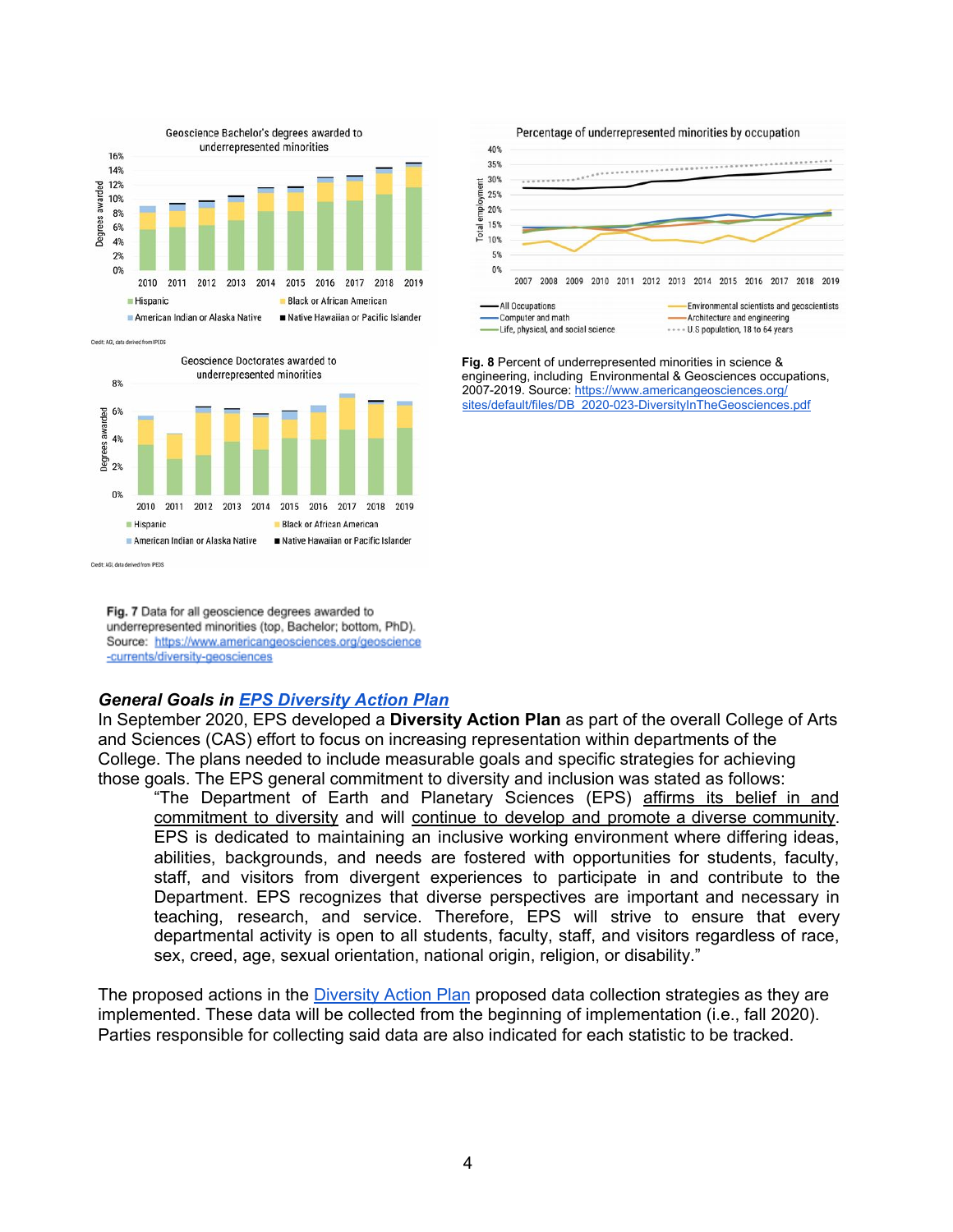# **Measurable Goals for Achieving Representation**

## **EPS [Strategic](https://eps.utk.edu/docs/Strategic%20Plan.pdf) Plan**

- Recruit and retain at least 5% of graduate students with African American, Hispanic, and/or Asian backgrounds, and at least 10% international students.
- Offer annual implicit bias training to all members of the Department.
- Increase representation of speakers in the Klepser Seminar series.
- Recruit a faculty member from a minority racial group and/or LGBTQ+ orientation.

# **EPS [Diversity](https://liveutk.sharepoint.com/:b:/r/sites/URGE-UofTennesseeEarthandPlanetarySciencesPod/Shared%20Documents/Session%203%20Demographic%20Data%20Deliverable/CAS%20Department%20Diversity%20Action%20Plan%20EPS%202020.pdf?csf=1&web=1&e=Tek2Ca) Action Plan**

• This document, which can be [viewed](https://liveutk.sharepoint.com/:b:/r/sites/URGE-UofTennesseeEarthandPlanetarySciencesPod/Shared%20Documents/Session%203%20Demographic%20Data%20Deliverable/CAS%20Department%20Diversity%20Action%20Plan%20EPS%202020.pdf?csf=1&web=1&e=Tek2Ca) here, has a number of stated goals, with attending objectives, actions, and metrics for each.

# **Suggested Goals for Improvement**

- 1. Update our policies to make transfer pipelines from community colleges to EPS possible and sustain that connection (not funding-dependent).
- 2. Connect the Diversity Council to seminar speaker selection in some way (i.e., reserve space).
- 3. Work within University guidelines to assemble diverse pools of applicants for admissions and hiring opportunities; advertise through society and general scientific publications, but also listservs and social media to broaden the outreach effort.
- 4. Increase the undergraduate major demographics in EPS to reflect the broader population at UT at least, but ideally Tennessee as a whole.
- 5. Highlight the profiles of members of the EPS alumni Advisory Board, particularly those from diverse backgrounds and unique career paths; these can also be highlighted on social media and in rotating features on the department's recognition and screen displays.
- 6. Recommend and commit to rotating departmental art/display content and add to the walls (especially related to diverse representation). One mechanism would be to take advantage and/or use free-standing exhibits (banners) and glass display cabinets to diversify the department's image.
- 7. Take efforts to expand existing undergraduate research opportunities, for example by increasing advertising through campus and online outlets, including to non-majors, to provide interested students with one-on-one mentoring opportunities.
- 8. Outreach to develop or promote curricula and materials to biology, chemistry, physics, and environmental science teachers that integrate geosciences into the core TN State science requirements they already teach. This could include possibly teaming with Biology-In-A-Box in UTK Ecology and Evolutionary Biology (i.e., a self-sustaining program) to expand outreach efforts. An existing NSF GEOPATHS grant to members of EPS will provide funding for this effort for the next ~3 years, but efforts beyond that period will require departmental buy-in on the program.
- 9. Encourage more frequent and aggressive faculty/graduate student interactions at the undergraduate first-year course rotation, as well as Honors & Scholars program, which can introduce earth science/geoscience to groups of incoming students.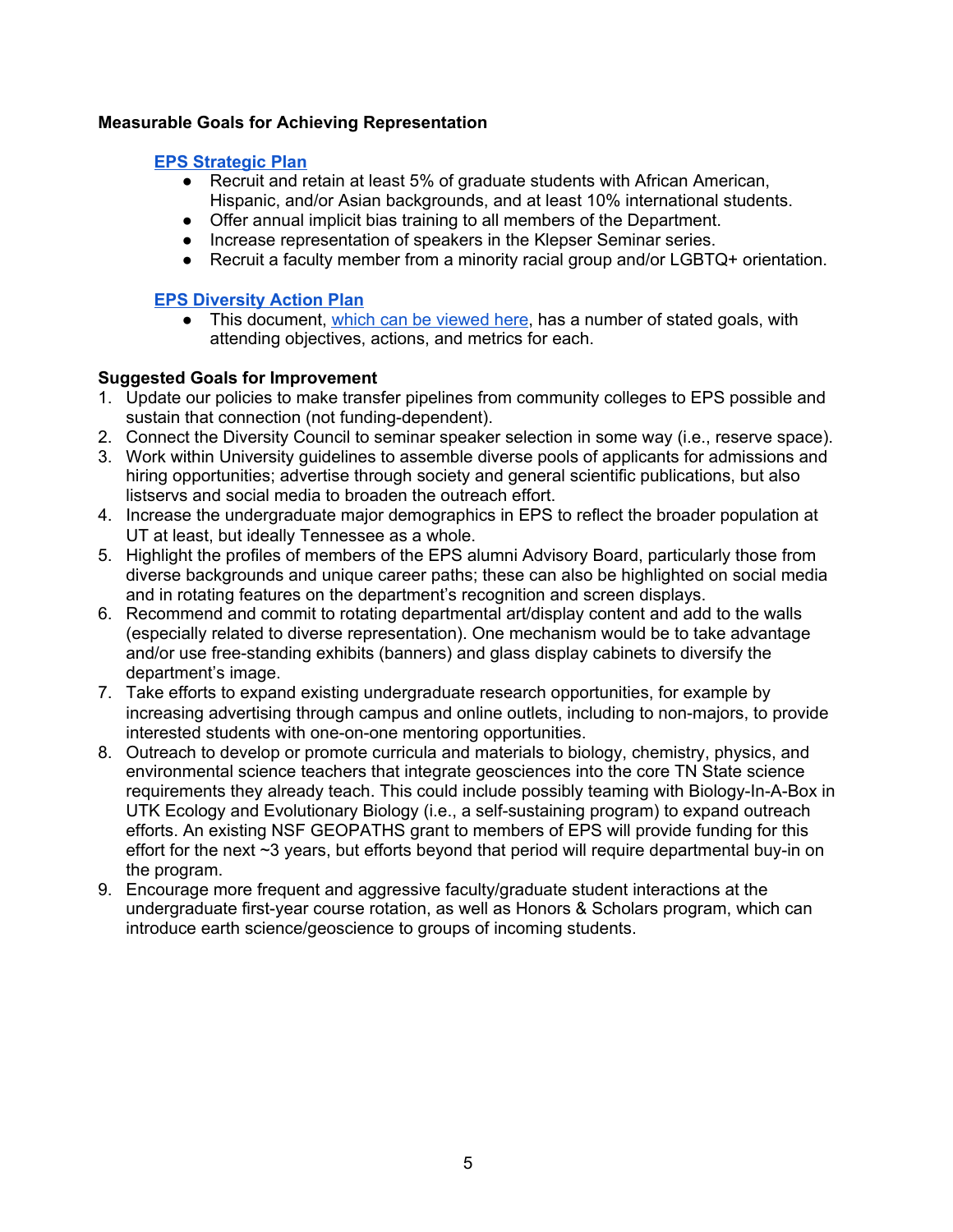# **POD EXPLORATION REGARDING** *WHY "***THE NUMBERS" ARE NOT IMPROVING**

Spurred on by the readings and interviews, the Pod discussed reasons why we think the numbers of underrepresented minorities in the geosciences are not improving, not simply within our department, but within the whole of geoscience broadly. Below are our ideas and action item suggestions where attention could be directed.

## **Recruitment in Geosciences, Broadly**

- NOAA and NSF initiatives to increase geoscience programs at historically Black colleges and universities (HBCUs) and minority-serving institutions (MSIs) were one time grants with no sustained action after the program. This resulted in failure to develop programs that were viable over the long-term, which led to no change in the pipeline to graduate school recruitment (<https://doi.org/10.1080/10899995.2019.1636337>)
- The three main factors in attracting students to the geosciences are: "(1) positive undergraduate experiences, (2) love of the outdoors, and (3) family influences" ([https://www.geosociety.org/gsatoday/archive/21/6/pdf/i1052-5173-21-6-52.pdf\)](https://www.geosociety.org/gsatoday/archive/21/6/pdf/i1052-5173-21-6-52.pdf). Although the second point cannot really be altered, we can work to create positive undergraduate experiences through faculty interactions. We can also encourage positive family influence by showcasing successful alumni on our websites, especially BIPOC alumni in industry, and representing a diverse view of the field (especially those who do not do field work).

#### **Department-level**

- Efforts to increase BIPOC student membership within the Department appear to be unsustained at the Department level. Previous grants for recruitment and collaboration with neighboring two-year colleges have ended and the project website appears outdated and buried within the department's website. Informal connections still exist between major feeder schools (especially Pellissippi State, Roane State, Volunteer State, and Walters State), with instructors there referring individual students to contacts within EPS during the transfer process. Heightened participation during community college recruitment events and guest speaking opportunities would increase visibility of UT EPS as an attractive option for transfer students, who have constituted as much as 50% of our undergraduate majors enrollment in recent years. Moreover, the Department seminars are not broadly advertised to the community colleges, but they could easily be promoted to them each week [https://www.aaiscloud.com/UTNKnoxville/Default.aspx.](https://www.aaiscloud.com/UTNKnoxville/Default.aspx)
- EPS's prior NSF GEOPATHS project found that undergraduate research and other examples of experiential learning were successful recruitment tools for underrepresented student communities. EPS lacks opportunities in these areas.
- As to the points listed above for attractants, our current 100-level spread does not provide for much interaction with faculty and is more so focused on lab time and face-to-face interactions with graduate students. This has strong potential for recruitment, but some training might be good on unconscious bias and best practices in teaching and pedagogy for students. Reflecting on what is currently preventing a "positive undergraduate experience" in the non-geoscience members of our 100-level classes would provide us with a jumping off point for improvement and learning.
- Our departmental club, Earth and Planetary Sciences Student Association(GeoClub), has the potential to attract students and showcase many aspects of geoscience while fostering a sense of community. However, combined existence as an undergraduate and graduate club has limited sense of belonging and made leadership positions difficult to fill and consistency between years difficult to foster. Improvements need to be made in undergraduate inclusion and inclusion of the club in university-wide events. New pathways for funding the programming will need to be enacted soon, as none is provided by the